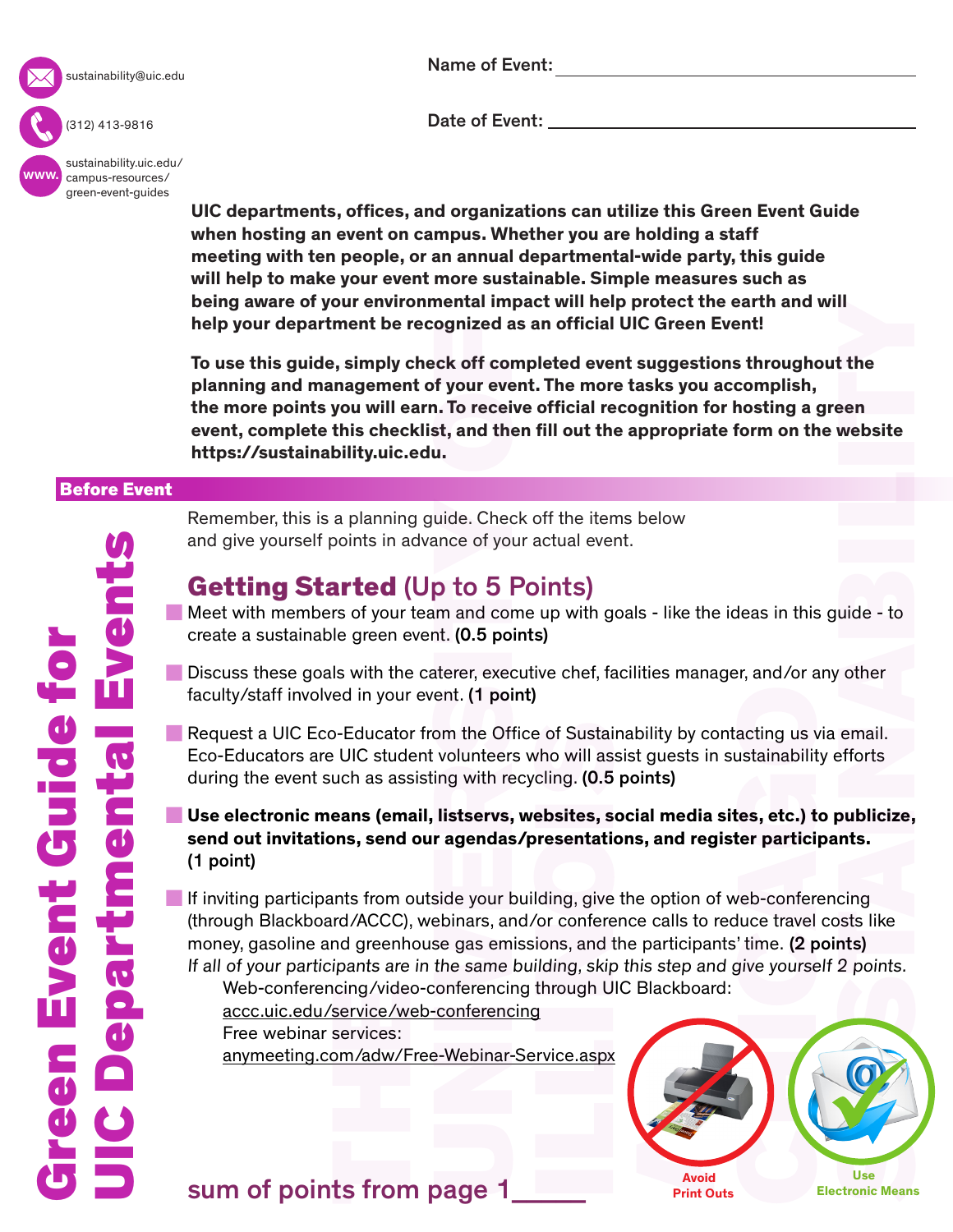## Food (Up to 13 Points)

#### **If serving food at your meeting consider using UIC Catering.**

UIC Catering offers a wide variety of options that will fulfill your event needs. By using UIC Catering, you are supporting UIC's services while minimizing the amount of travel needed to transport food. View all of UIC Catering's options at <www.uic.edu/depts/dining/catering>

If you will not be serving any food, skip this section and give yourself 13 points.

- **Complete the UIC Catering Green Guide to see a simple list of all sustainable food options** UIC catering offers. The guide can be accessed at sustainability.uic.edu/campus-resources/ green-event-guides. (3 points)
- Consider vegetarian, organic, local, non-genetically modified foods, and/or Fair Trade food options. (2 points)
- If providing food not from UIC Catering, use a sustainable caterer listed under the Green Chicago Restaurant Coalition. (2 points) Companies that we love (but not limited to) include: [Fig Catering in Pilsen \(Chicago, IL\)](http://www.figcatering.com) [Blue Plate Catering in the West Loop \(Chicago, IL\)](http://blueplatechicago.com/your-event/)
- **Eliminate excess food packaging.** Have food in bulk. (1 point)
- Serve bite-sized foods that do not require utensils. (1 point)
- Use small plates, tablecloths, cloth napkins, compostable utensils, napkins, plates, and reusable cups. (1 point)
- Attempt to closely estimate food amounts through a careful head count OR request food preference via email before the event to minimize waste. (1 point)
- Use large platters or buffets and reusable pitchers, etc. (2 points)



 **Avoid Meat Products**



**Incorporate Vegan Foods**

## sum of points from page 2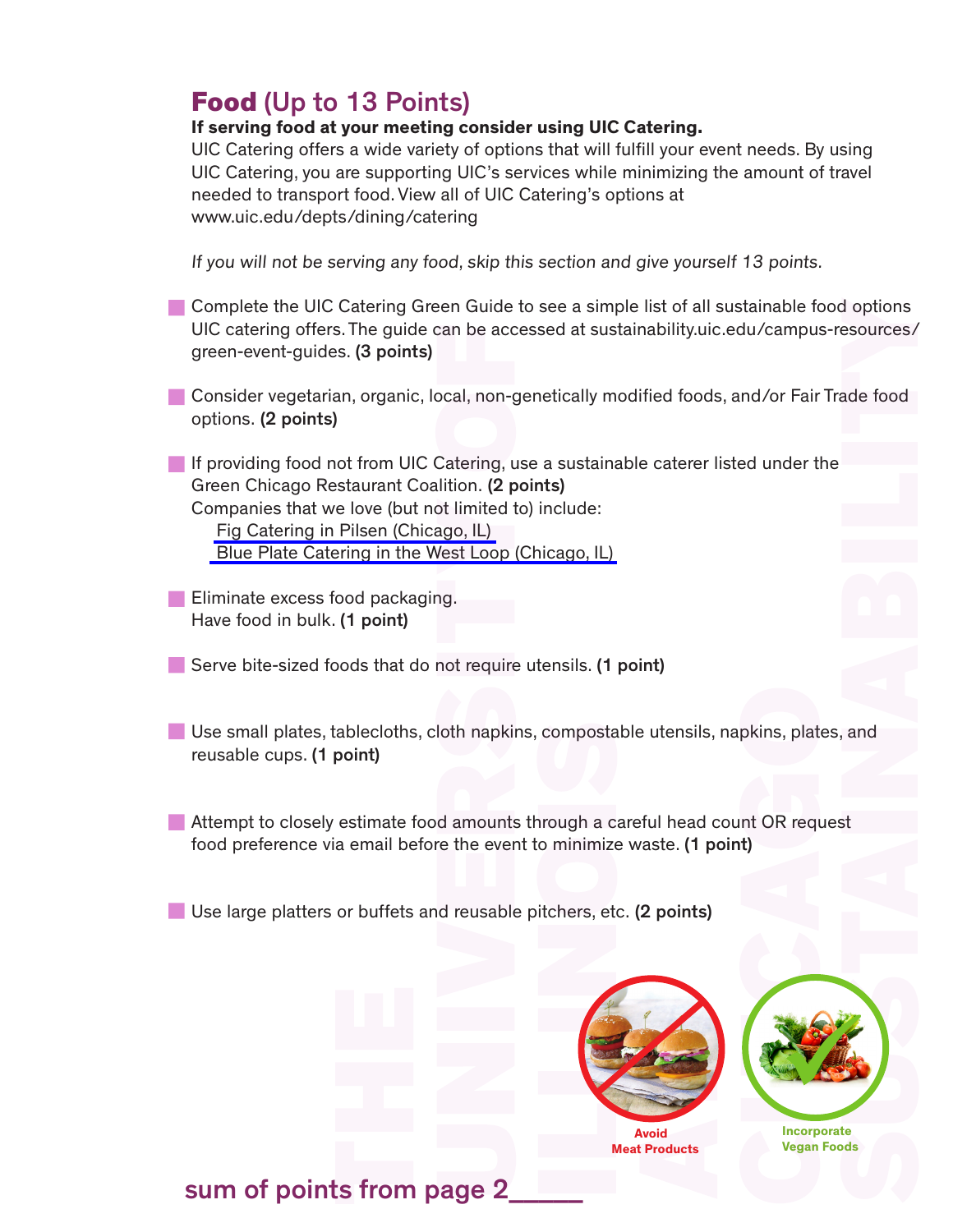#### Beverages (Up to 7 Points)

**Even if you are serving just beverages at your meeting consider using UIC Catering.** View all of UIC Catering's options at [www.uic.edu/depts/dining/catering](http://www.uic.edu/depts/dining/catering.shtml)

If you will not be serving any beverages, skip this section and give yourself 7 points.

If providing beverages such as coffee or tea, use Fair Trade or organic/shade grown. (2 points)

Companies that we love (but not limited to) include: [UIC Catering \(Chicago, IL\)](http://www.uic.edu/depts/dining/catering.shtml) [Starbucks Coffee Company \(Seattle, WA\)](http://www.starbucks.com/?cm_mmc=Google-_-BR+-+Brand+-+Starbucks-_-Starbucks+Brand-_-starbucks+coffee+company&channel=search&utm_campaign=BR+-+Brand+-+Starbucks&utm_group=Starbucks+Brand&keyword=starbucks+coffee+company&matchtype=Phrase&gclid=CN_Tt7Ds7sMCFQ-saQodE6QALw) [Metropolis Coffee Company available in Port Center Cafe, UH](https://www.metropoliscoffee.com) [Intelligentsia Coffee roasting in United Center Park \(Chicago, IL\)](http://www.intelligentsiacoffee.com) 

and larger<br>
s, and /or<br>
m their<br>
voids<br>
rene or<br>
cycling<br>
n<br>
n<br>
l<br>
mug/ Opt to have beverages condiments, such as sugar, cream, honey, etc. provided in larger dispensers at your event. By doing so, you will eliminate individual packaging thus minimizing the waste stream. Contact UIC Catering Services at catering@uic.edu or call (312) 413-5626 to inquire about having larger dispensers such thermoses, carafes, and/or bowls. (3 points)

**Provide or encourage the use of reusable cups. (1 point)** 

**Do not use bottled water.** Serve water in pitchers and have participants drink from their own reusable water bottles and/or have reusable/recyclable cups available. This avoids transportation costs, reduces bottle waste, and is less costly. Note that #6 polystyrene or Styrofoam cups are NOT recyclable. This includes most Solo cups. See the UIC Recycling website for more information: [sustainability.uic.edu/recycling.](sustainability.uic.edu/recycling) (1 point)

#### During Event

Remember, this is a planning guide. Check off the items below and give yourself points in advance of your actual event.

#### Conserving Resources (Up to 9 Points)

Announce to your participants the goals of the event and ask for their assistance in reducing the environmental impact. **For example, ask your audience to assist by recycling, sending meeting minutes electronically, and/or bringing their own mug/ water bottle, etc. (1 point)** 

Seek naturally lit meeting rooms for your event if possible. (2 points) Contact the Building Managers or another appropriate contact to inquire about naturally lit rooms. Don't know the Building Managers? Contact us at sustainability@uic.edu and we'll help you!

## sum of points from page 3\_\_\_\_\_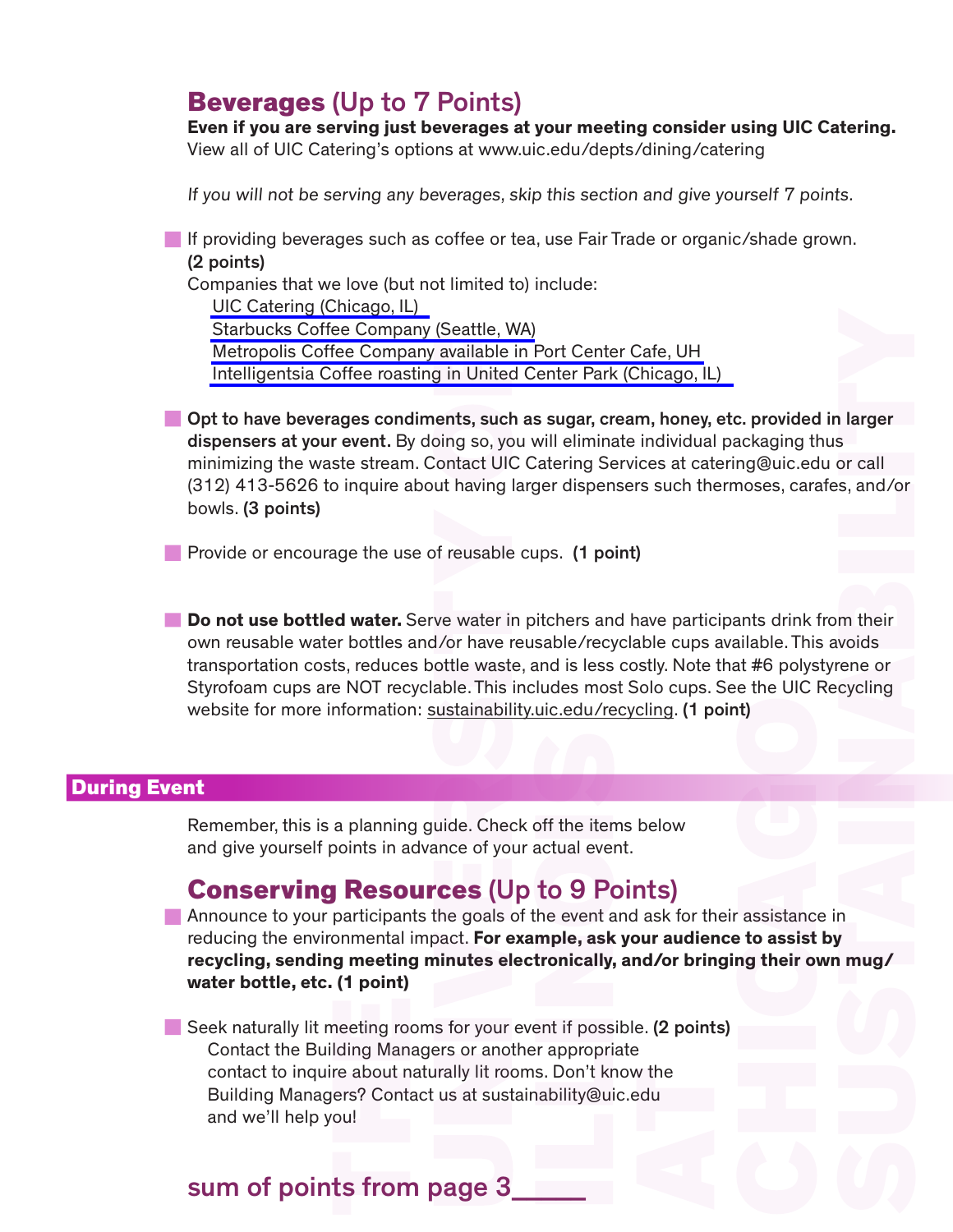If large scale print-jobs are unavoidable, use UIC Office of Publications or another ecofriendly printing company and use double sided printing. (1.5 points) If you will not be passing out print outs, skip this section and give yourself 3 points. Printing companies we love (but not limited to) include:

 UIC Office of Publications Digital Hub in Goose Island (Chicago, IL) Consolidated Printing in Norwood Park (Chicago, IL)

#### **Ask participants to bring their own mug or water bottle, as well as pen and notebook or tablet to the event**. **(1 point)**

Notify guests via electronic communication of public transportation options, Divvy stations, nearby bike paths, bike racks, and pedestrian access points. Check out<https://sustainability.uic.edu/campus-resources/transportation>for details and locations. (1 point)

Choose an event location that is pedestrian, bicycle, and public transit friendly. See <https://sustainability.uic.edu/campus-resources/maps>for aiding your decision. (1 point)

Choose a space that has recycling available. Contact us at recycling@uic.edu or 312-996-2517 to ensure that recycling bins are available. (1 point)

 $\blacksquare$  Be sure that all lighting and electronics are switched off when they are not in use. (0.5 point)

## Recycling & Waste Minimization (Up to 4.5 Points)

**Place recycling bins next to every trash bin to make recycling easier.** (1.5 points)

- Point out the features of the sustainable event to your participants. (1 point) Suggestions include announcing where recycling bins are located.
- Introducing the Eco-Educators or other volunteers Remind participants during the event about recycling and its importance. (1 point)
- **Place Eco-Educators or other volunteers next to trash bins and recycling bins to** help participants correctly dispose of their waste. (1 point)



**Disposable Water Bottles**

sum of points from page 4